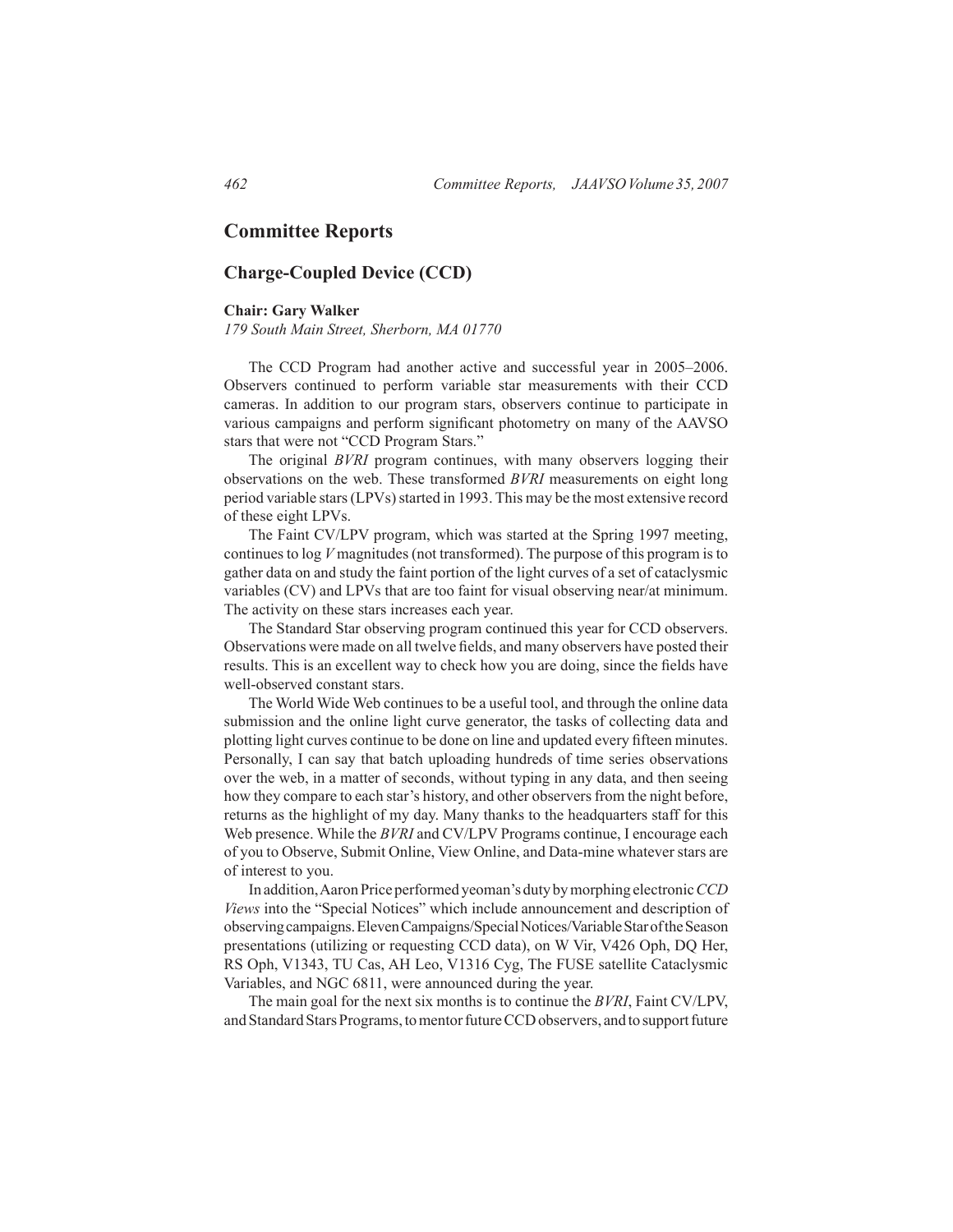campaigns, thereby being a resource to observers embarking on this fascinating segment of AAVSO.

# **Eclipsing Binary**

### **Chair: Marvin E. Baldwin**

*8735 N. County Road 775 E, Butlerville, IN 47223*

 The nature of the eclipsing binary program continues to change under the influence of the CCD camera. Nevertheless, a few hard core visual observers continue to provide data for tracking times of minima of many eclipsing binary stars. Among these observers are David B. Williams, Robert Hays, Glenn Chaple, Christopher Stephan, and others.

 CCD observers continue to measure times of minima to trace period changes, but more emphasis is being placed on determining the physical nature of some of these systems. Robert Nelson, working at the Dominion Astrophysical Observatory at Vancouver, British Columbia, Canada, is doing important spectroscopic determination for radial velocities of about a dozen of these systems. Among special projects suggested on the eclipsing binary discussion list are VV Ori, δ Ori, and BG Peg. VV Ori is in need of densely observed times of minima to determine if there is really a third component in the system, as has been suggested in at least one published paper. δ Ori is a bright triple system needing furtherstudy and would make a good photoelectric photometry project. BG Peg has a δ Scuti secondary in an eclipsing system. Shawn Dvorak has data revealing 0.06-magnitude pulsations with a 0.4-day period.

Milwaukee observers, including Gerry Samolyk and Henry Gerner, and Shawn Dvorak in Florida continue to provide large quantities of high quality CCD data. Several other observers, as evidenced by traffic on the eclipsing binary discussion list, are obtaining much CCD data. We encourage everyone to assure that their data are made available to the AAVSO International Database.

As promised at the spring meeting, *Observed Minima Timimgs of Eclipsing Binaries, No. 11*, has been published. It includes only the minima reported to the EB Committee. We assume that minima not reported to the committee are being published in the *IBVS* or elsewhere. All the EB minima published in the *Timings* and previous AAVSO publications are available on the AAVSO website, including the O–C curves. With this in mind future *Timings* will not include O–C curves. This will allow usto publish many more stars at one time without the *Timings* becoming a huge volume.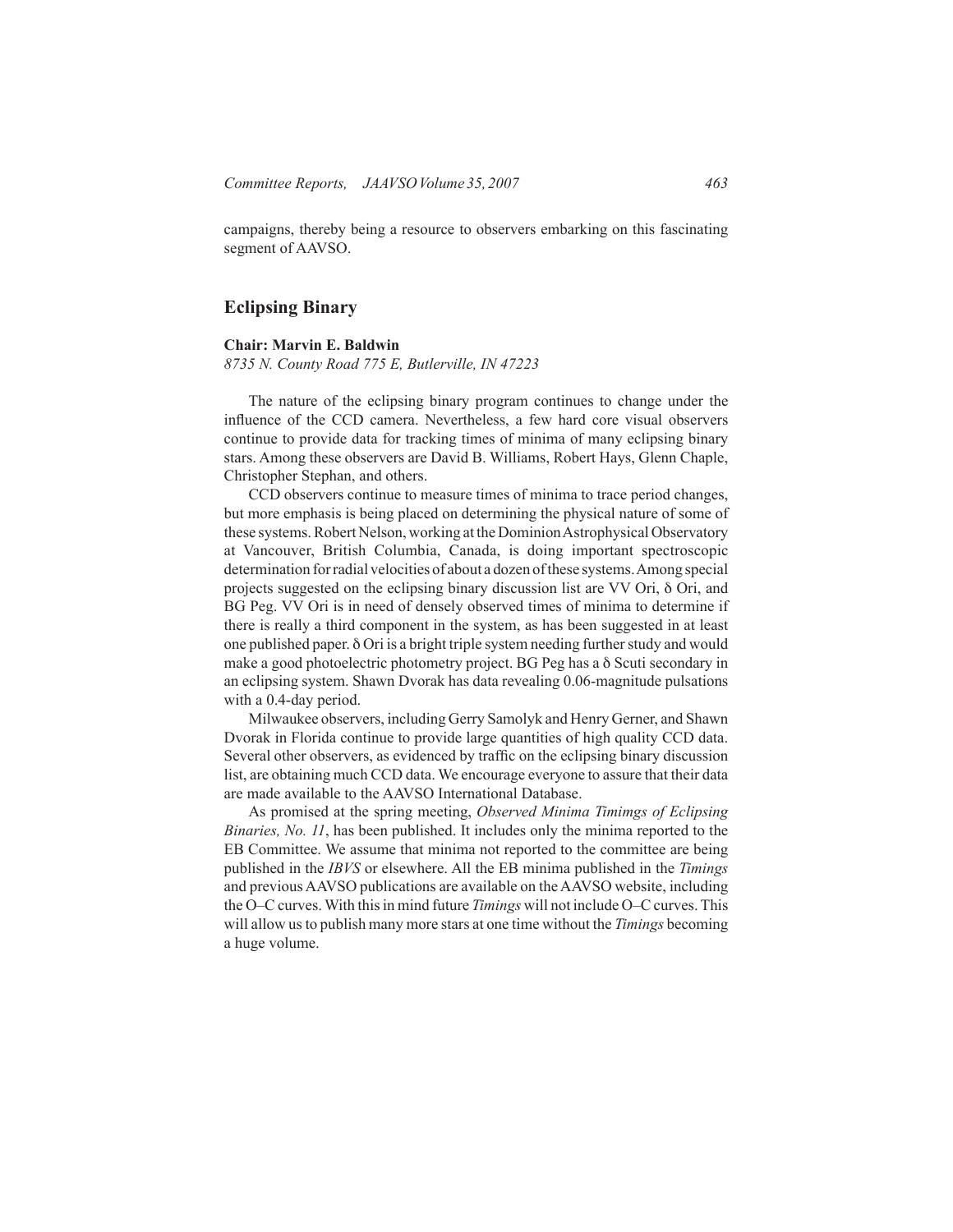# **Nova Search**

## **Chair: Rev. Kenneth C. Beckmann**

*330 North Washington, Kahoka, MO 63445*

For the period beginning September 1, 2005, and ending August 21, 2006, the following novae were discovered according to the *AAVSO Alert Notices*. Nova Cyg 2006 was discovered by Hideo Nishimura, Miyawaki, Kakegawa, Japan at photographic magnitude 10.5, on April 2, 2006. Nova Oph 2006 #2 was discovered by Peter Williams, Heathcote, NSW, Australia at visual magnitude 10.5 on April 6, 2006. RS Oph, the famous recurrent nova was in outburst at magnitude 4.8 in February 2006. A nova in the Large Magellanic Cloud 2005 was discovered by William Liller, Vina del Mar, Chile at visual magnitude 11.5 on November 26, 2005. Nova Sct 2005 #2 was discovered independently by G. Pojmanski, Warsaw University Astronomical Observatory, in the course of the All-Sky Automated Survey (ASAS) and K. Haseda, Aichi, Japan at the following magnitudes and discovery dates, Pojmanski: 12.0 CCDV and Haseda at 10.6 photographic. Discovery dates: Pojmanski: October 11.026 and 13.066 UT and Haseda: Oct. 13.419 and 13.420 UT. Congratulations to all who discovered a nova during the past year.

 We are pleased to report that all observations received from our observers since 1983 to the present (the date I assumed duties as the chairman) are now in a microsoft works database. I am grateful to my wife, Marshia, for her assistance in helping me complete this project.

I wish to thank each observer for participating in the AAVSO Nova Search program and their dedication in sending their observations in a timely manner. Observers may continue to send observations by mail or email. If you chose to send your observations by email please using a simple rich text format if you append your observations to the email. Otherwise you may include them within the email itself.

| <i><b>Observer</b></i> | Location   | <b>Total</b> |  |
|------------------------|------------|--------------|--|
| Manfred Durkefälden    | Germany    | 24           |  |
| Gary Nowak             | USA        | 2360         |  |
| Luigi Pirozzi          | Italy      | 53           |  |
| Michael Crook          | <b>USA</b> | 20           |  |
| Ken Beckmann           | USA        | 520          |  |

The following totals from observers received during the period are as follows: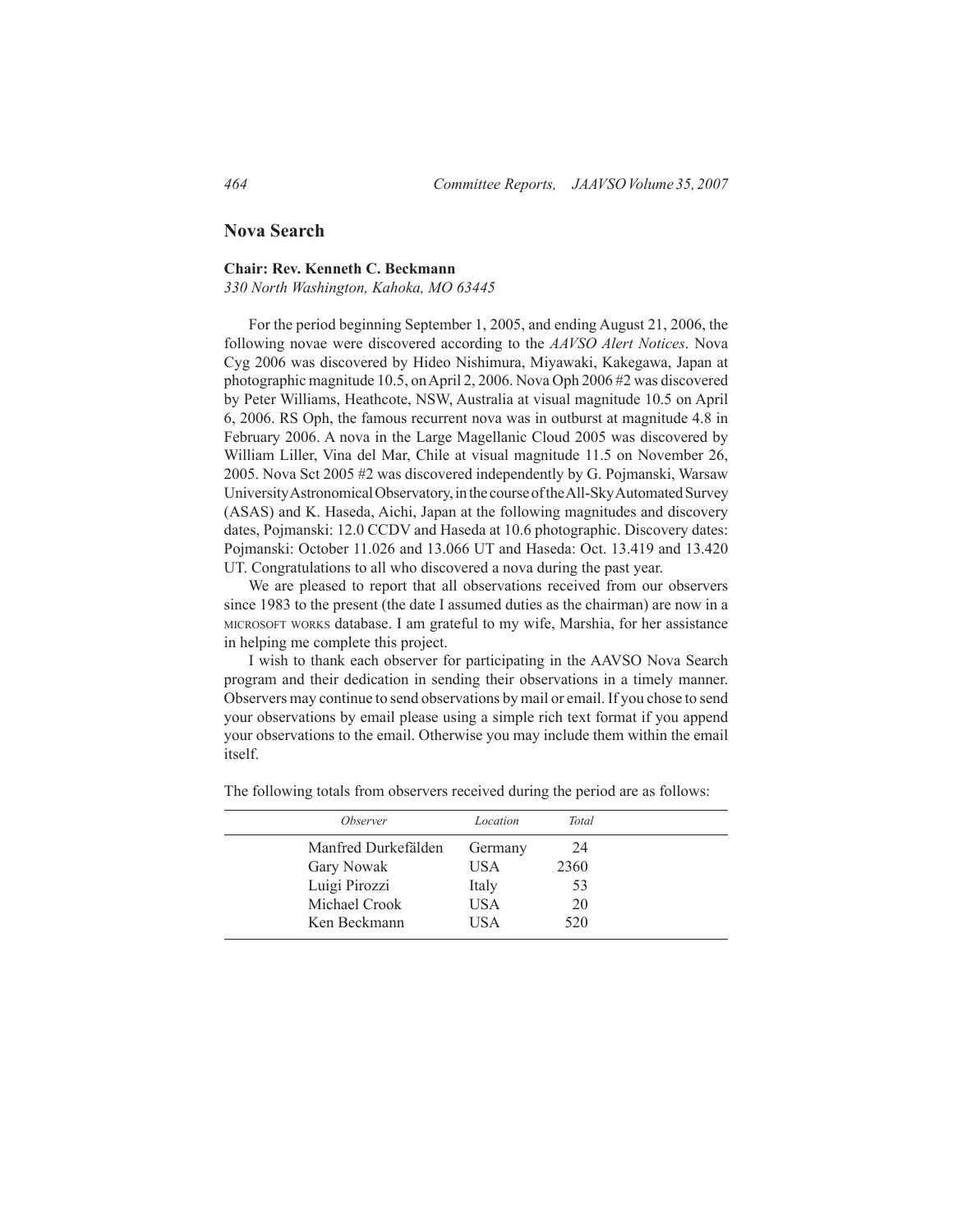# **Photoelectric Photometry**

## **Chair: James H. Fox**

*14601 55th Street South, Afton, MN 55001*

For the past decade, the AAVSO Photoelectric Photometry program has consisted of 15–20 observers, most of whom use an Optec SSP-3 photometer to make magnitude measurements in the Johnson *V* band. A small group, coordinated by Dr. Doug West, utilize a model SSP-5 photometer to make infrared measurements in the *I* and *J* bands.

In a typical year, PEP observers have contributed 2,000–3,000 variable star measurements. Since the AAVSO program's inception over twenty years ago, more than 45,000 photoelectric observations have been contributed to the AAVSO International Database. The 2006 total was enhanced by a block of 4,382 observations by the Aukland Photoelectric Observing Group. Other observer contributions are detailed in the table, below.

I would be remiss if I did not recognize those who have kept the PEP program moving over the last few years. Howard Landis was program chair for many years until succeeded by Phil Manker, my predecessor. The AAVSO staff members have maintained the program from 2003 to 2006 and have assumed data reduction responsibility. Dr. John Percy, University of Toronto, has been invaluable as mentor, program advisor, and editor of the *AAVSO Photoelectric Photometry Newsletter*.

What's ahead? Online data entry. PEP campaigns. Director Arne Henden's imagination. Arne brings a PEP background to the organization and has some ideas for future programs particularly suited for PEP work.

| <i><b>Observer</b></i> | Location                                      |                 | No. Obs. |  |
|------------------------|-----------------------------------------------|-----------------|----------|--|
| APOG                   | Auckland Phototometric Obs. Group New Zealand |                 | 4,382    |  |
| <b>BMM</b>             | Biesmans, M.                                  | Belgium         |          |  |
| <b>CCB</b>             | Calia, C.                                     | CT <sup>-</sup> | 281      |  |
| <b>CRR</b>             | Crumrine, R.                                  | NY              | 71       |  |
| <b>FBA</b>             | Ferguson, B.                                  | OK.             | 16       |  |
| <b>FBN</b>             | Fraser, B.                                    | South Africa    | 106      |  |
| <b>FXJ</b>             | Fox, J.                                       | <b>MN</b>       | 105      |  |
| <b>HEK</b>             | Hoeg, E.                                      | Denmark         |          |  |
| <b>HWD</b>             | Hodgson, W.                                   | Australia       | 55       |  |
| <b>JRW</b>             | Jones, R.                                     | South Africa    | 46       |  |
| <b>MBE</b>             | McCandless, B.                                | DE              | 303      |  |
| <b>MPB</b>             | Marini, P.                                    | Argentina       |          |  |

Photoelectric photometry observations October 1, 2005–September 30, 2006

*table continued on next page*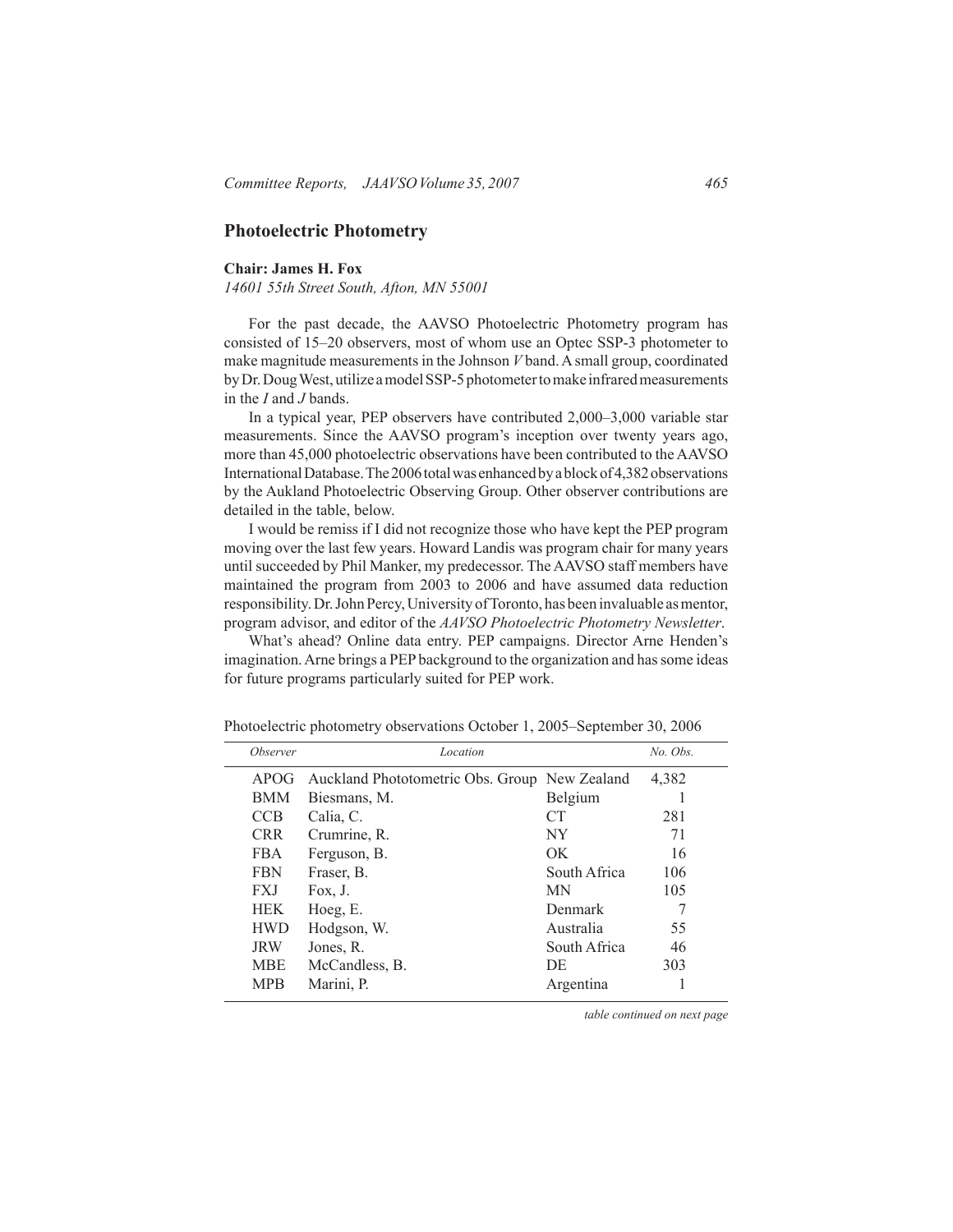| MTU        | Miller, T.     | NV     | 36  |
|------------|----------------|--------|-----|
| <b>STO</b> | Stoikidis, N.  | Greece | 275 |
| <b>TDI</b> | Terrell, D.    | CO     | h   |
| <b>TST</b> | Toothman, S.   | Π.     |     |
| VBR        | Van Bemmel, H. | Canada | 154 |
| WJD        | West, J.       | OK.    | 187 |
| WJM        | Wood, J.       | CА     | 18  |
|            |                |        |     |

Photoelectric photometry observations, cont.

# **RR Lyrae**

#### **Chair: Marvin E. Baldwin**

*8735 N. County Road 775 E, Butlerville, IN 47223*

Visual work on RR Lyrae stars has virtually ground to a halt as the CCD camera has taken over the effort on these low-amplitude stars. We continue to analyze the historical visual data in our files and hope to use the results to supplement current findings with CCD cameras.

 Currently, emphasis is being placed on a few RR stars pulsating in multiple modes, such as SZ Hya, AR Her, AC And, and VX Hya. Long observing runs are important for these stars. It helps having Riccardo Pappini in Italy, Shawn Dvorak in Florida, Rudy Poklar in Arizona, and Neil Butterworth in Australia to keep long observing runs going. The RR Lyrae team could use more observers at any longitude or latitude, but having observers in Hawaii, Japan, and the Middle East would be especially helpful.

## **Solar**

#### **Chair: Paul Mortfield**

*34 Portree Crescent, Thornhill, ON L3T 3G2, Canada*

The following is a summary of AAVSO Solar Committee activity for the period October 2005 to September 2006 (Committee Chair: Paul Mortfield; SID/Solar Flare Group Leader: Mike Hill; Sunspot Observer Group Leader: Daniel Williams).

#### Reorganization of Solar Committee

 In May 2006, Carl Feehrer stepped down from his posts as both Chair of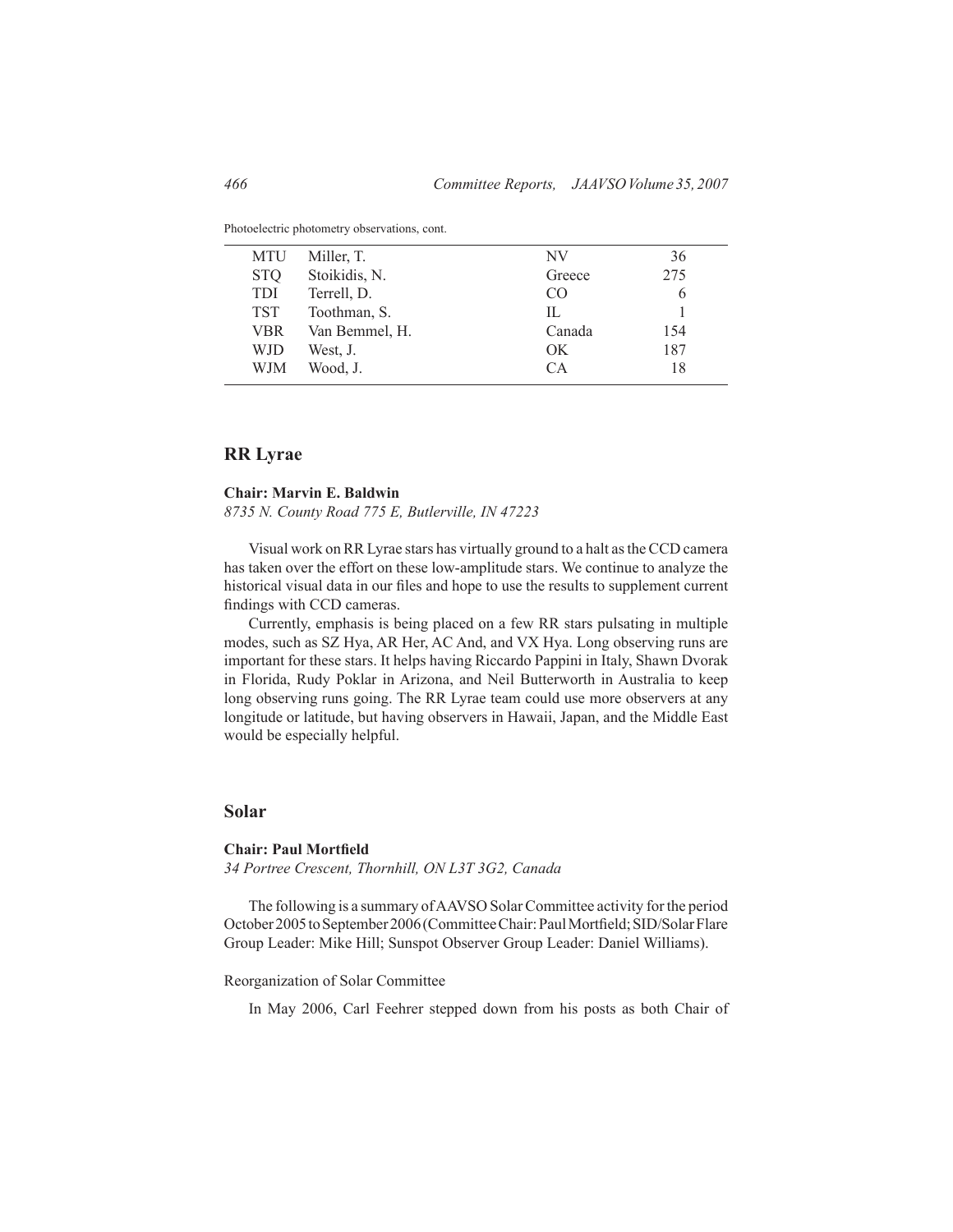the Solar Committee and as Sunspot Group Leader. He had held these positions since 2000. I would like to take this opportunity to thank Carl for his great work in chairing the committee, working with the SID group lead and maintaining a strong relationship with all the contributing observers and the staff at AAVSO headquarters during his tenure. We look forward to his continued contributions of sunspot observations. We also welcomed Dan Williams of Nebraska to the role of Sunspot Group Leader. He has a degree in Physics and observes the sun in white light and H-alpha.

#### Sunspot Observer Group

Sunspot activity continues to decline as we approach the predicted solar minimum in 2007. Year to date, we have received 8,211 sunspot observations from 76 observers. We welcomed four new observers in 2006: Larry McHenry, USA; Frank Gobet, France; Daniel Williams, USA; and Yuriy Brovarets, Ukraine.

The group is pleased to give out AAVSO Solar Observer Awards to nine members who have met the sunspot observation award requirements. They are: Gema Araujo, Spain; Javier Ruiz, Spain; Kenichi Fujimori, Japan; John Kaplan, MN; James and Shirley Knight, South Africa; Gerd-Lutz Schott, Germany; Gerhard Stemmler, Germany; HitoshiTakuma, Japan; and William M. Wilson, TN.

### Solar Flare / SID Observing Group

For the last year SID Activity has been fairly slow as we reach the end of solar cycle 23 and enter cycle 24. Observers have continued to report on a regular basis, however, and we have gained two new observersthis year. They are Lionel Loudet and Jean-Pierre Godet, both from France. Over the past twelve months there has been a total of 193 SID reports submitted by 23 active observers. These observers come from the United States, Canada, Europe, South Africa, and India. Many thanks go to all those who submit reports.

As of this date two observers are due for recognition with an AAVSO Solar Observer Award for SIDs: Paul Campbell, Canada; and Larissa Observatory, Greece. SID awards are given to observers when they have submitted forty or more reports to the AAVSO SID program.

## Website

The Solar section of the AAVSO website is currently a good resource and reference space. Over the next year our intent is to improve the section into a more dynamic space to help in real time observations and reporting.

#### Education and Public Outreach (EPO)

The solar chair recently joined the AAVSO EPO Committee. With the International Heliophysical Year in 2007 quickly approaching, there are opportunities to attract